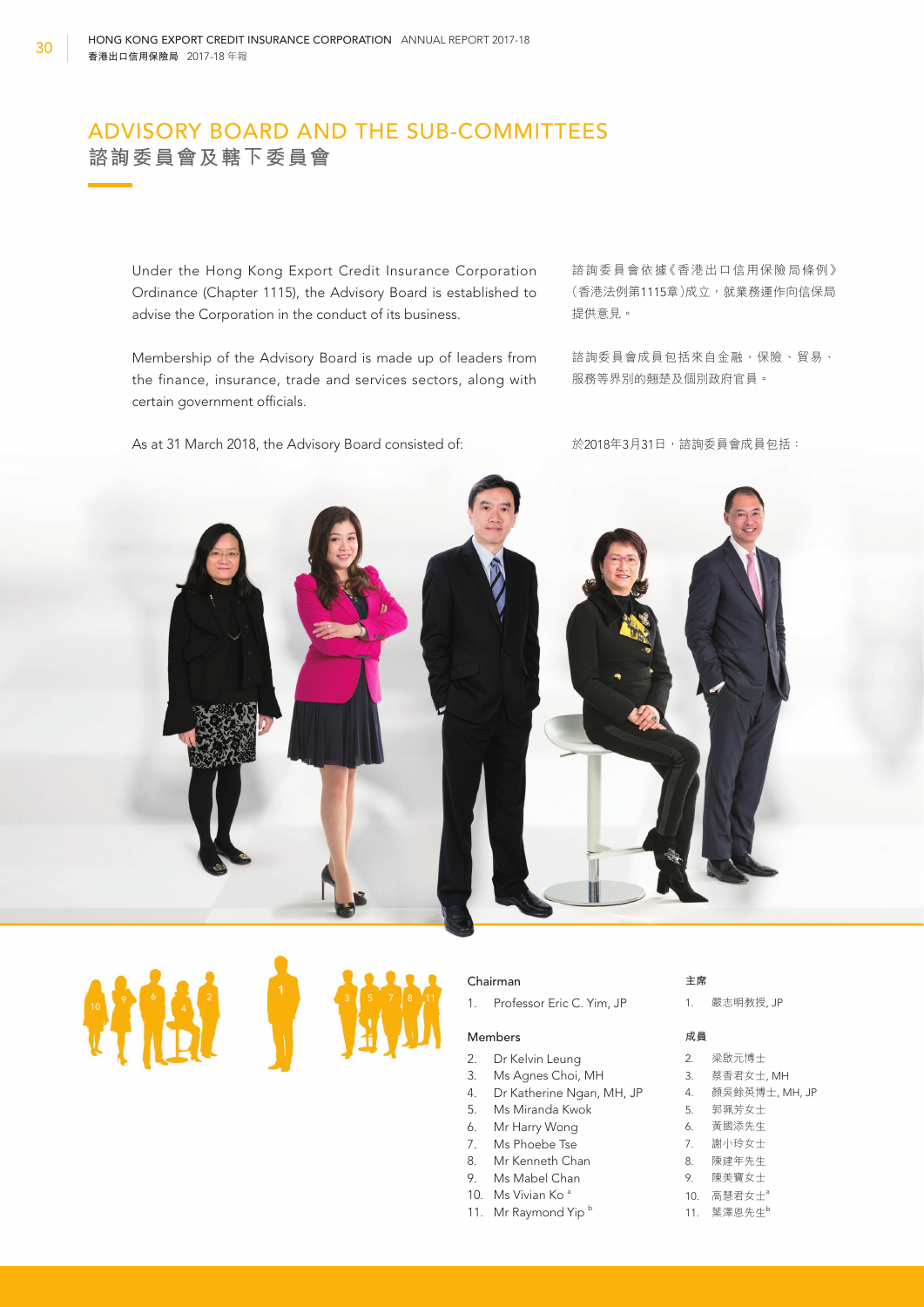

- The Principal Assistant Secretary for Commerce and Economic Development (Commerce and Industry), with the Assistant Secretary for Commerce and Economic Development (Commerce and Industry) as an alternate member
- Executive Director, Hong Kong Trade Development Council or his representative (ex-officio)
- <sup>a</sup> 商務及經濟發展局首席助理秘書長(工商),並由 商務及經濟發展局助理秘書長(工商)為候補成員

<sup>b</sup> 香港貿易發展局總裁或其代表(當然委員)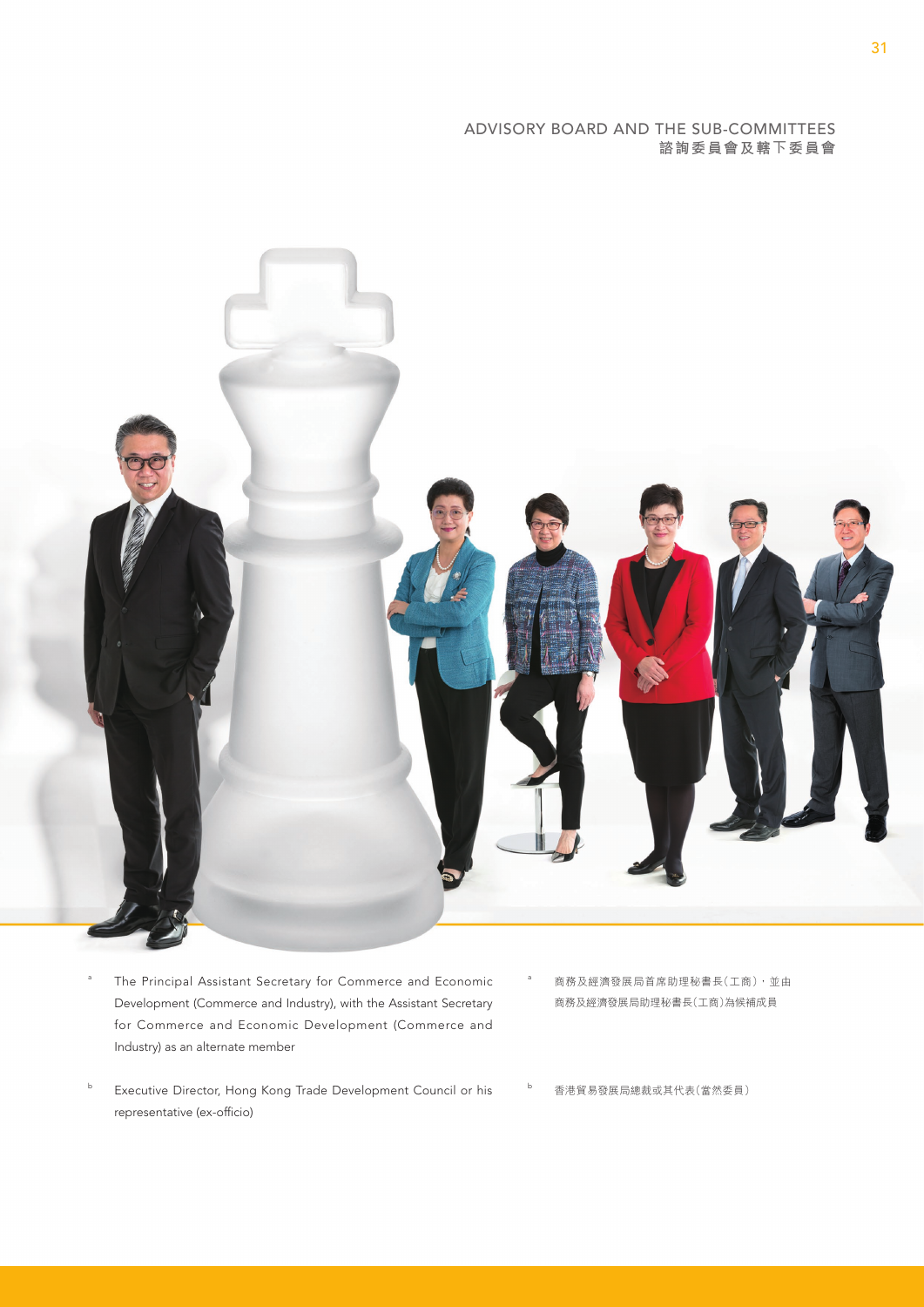> Ms Florence Chan retired from the Advisory Board and its Audit 陳苑芬女士在諮詢委員會及轄下審計委員會和 Committee and Investment Committee on 30 June 2017. 投資委員會的任期於2017年6月30日屆滿。



Ms Florence Chan (middle) 陳苑芬女士(中間)